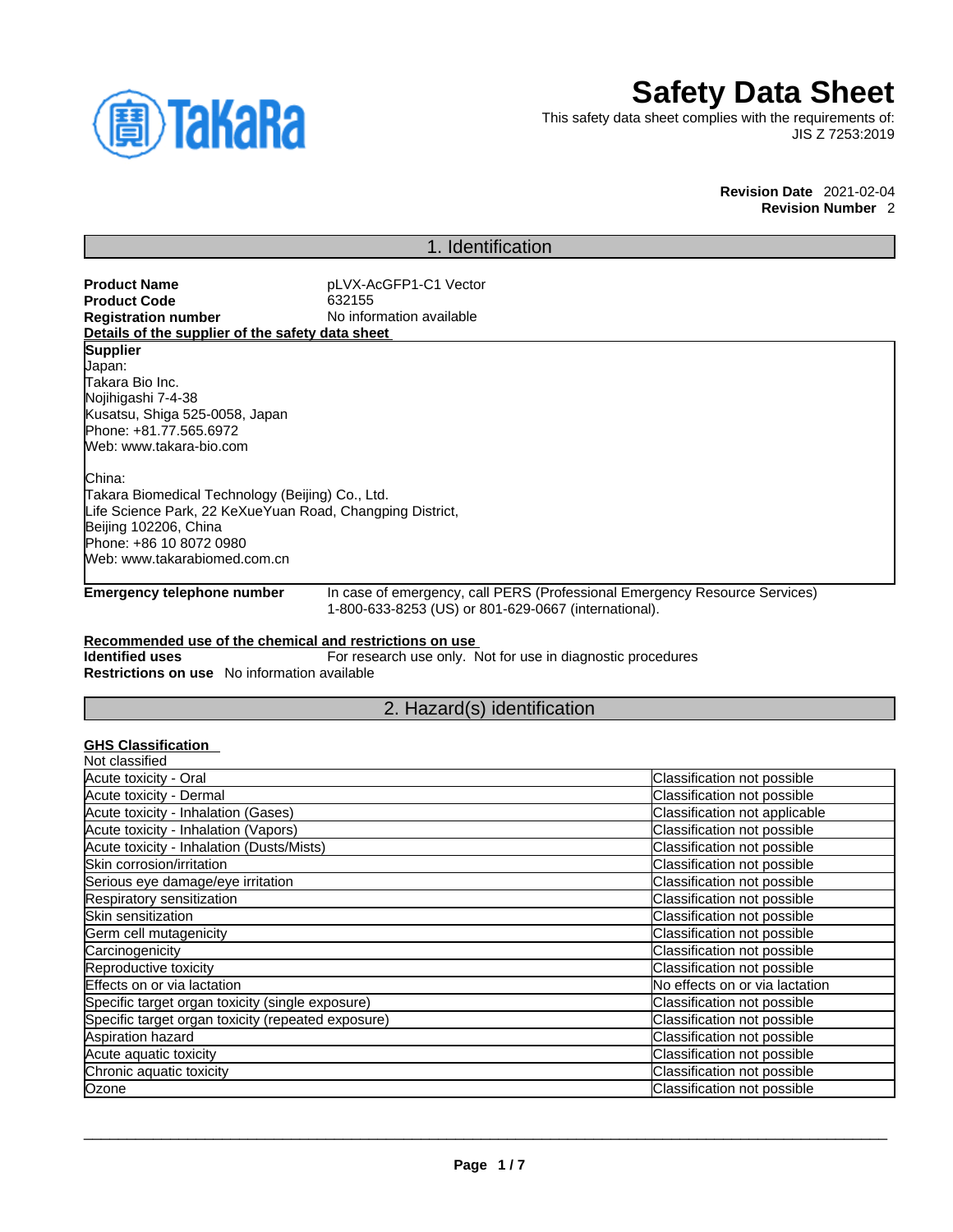# **GHS label elements**

#### **Hazard Statements**  Not classified

**Prevention**

• Not applicable

#### **Response**

- Not applicable **Storage**
- Not applicable **Disposal**
- Not applicable

# **Other hazards**

No information available.

# 3. Composition/information on ingredients

# **Pure substance/mixture Mixture**

| Chemical name  | CAS No             | Weight-%        | <b>ENCS Inventory</b> | <b>ENCS Number</b> | <b>ISHL Inventory</b> | <b>ISHL No</b> |
|----------------|--------------------|-----------------|-----------------------|--------------------|-----------------------|----------------|
| <b>PLASMID</b> | <b>CAS-PLASMID</b> | $-30$<br>$10 -$ | No information        |                    | No information        |                |
| pLVX-AcGFP1-C1 |                    |                 | available             |                    | available             |                |

# **Pollutant Release and Transfer Registry (PRTR)**

Not applicable

# **Industrial Safety and Health Law**

**ISHL Notifiable Substances** 

Not applicable

Harmful Substances Whose Names Are to be Indicated on the Label Not applicable

# **Poisonous and Deleterious Substances Control Law**

Not applicable

# 4. First-aid measures

| In case of inhalation                                 | Remove to fresh air.                                                                                                    |
|-------------------------------------------------------|-------------------------------------------------------------------------------------------------------------------------|
| In case of skin contact                               | Wash skin with soap and water.                                                                                          |
| In case of eye contact                                | Rinse thoroughly with plenty of water for at least 15 minutes, lifting lower and upper eyelids.<br>Consult a physician. |
| In case of ingestion                                  | Clean mouth with water and drink afterwards plenty of water.                                                            |
| Most important symptoms/effects,<br>acute and delayed | No information available.                                                                                               |
| Note to physicians                                    | Treat symptomatically.                                                                                                  |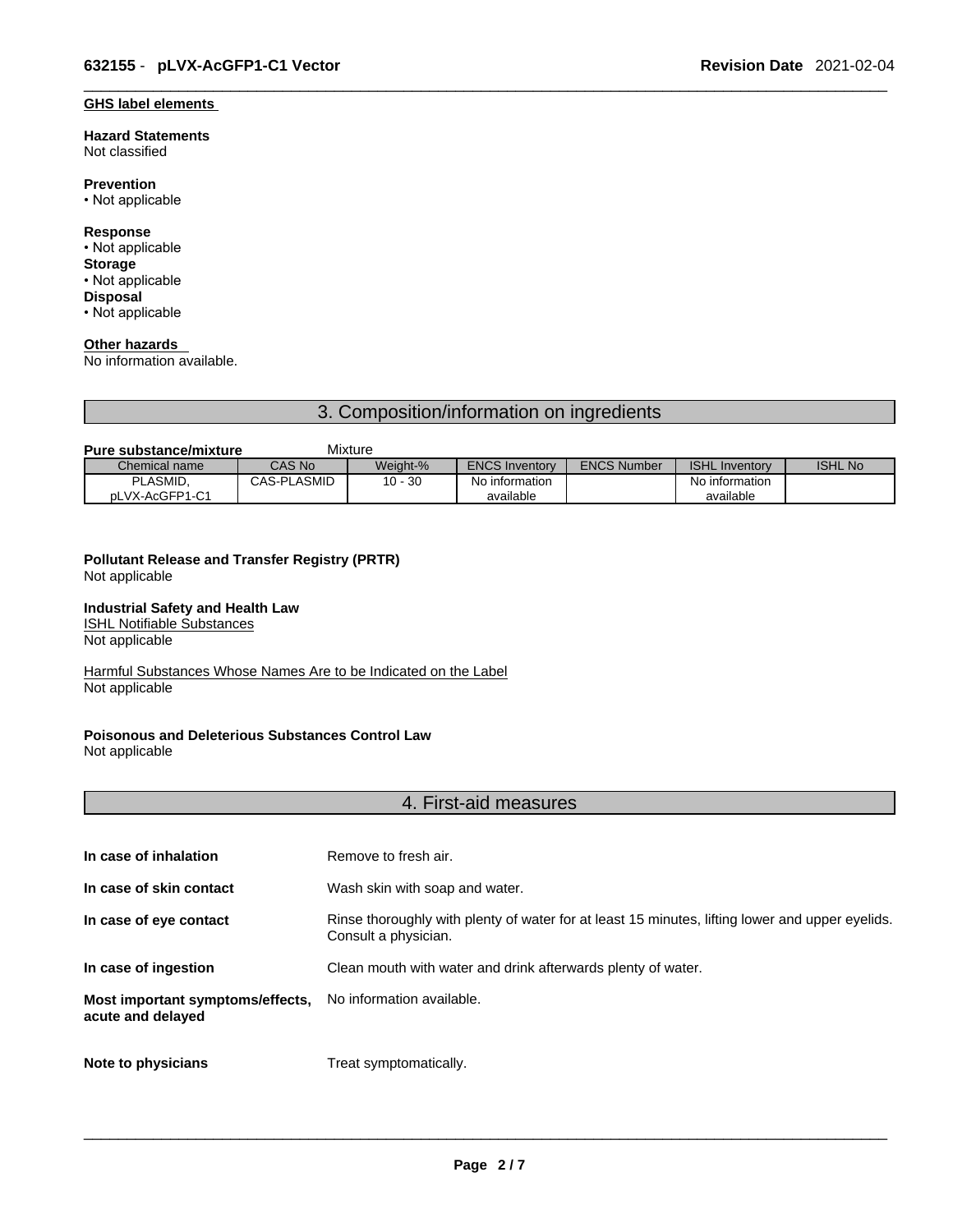|                                                                                  | 5. Fire-fighting measures                                                                                                             |
|----------------------------------------------------------------------------------|---------------------------------------------------------------------------------------------------------------------------------------|
| <b>Suitable Extinguishing Media</b>                                              | Use extinguishing measures that are appropriate to local circumstances and the<br>surrounding environment.                            |
| Unsuitable extinguishing media                                                   | Do not scatter spilled material with high pressure water streams.                                                                     |
| Specific hazards arising from the<br>chemical                                    | No information available.                                                                                                             |
| <b>Special Extinguishing Media</b><br><b>Large Fire</b>                          | Cool drums with water spray.<br>CAUTION: Use of water spray when fighting fire may be inefficient.                                    |
| Special protective equipment and<br>precautions for fire-fighters                | Firefighters should wear self-contained breathing apparatus and full firefighting turnout<br>gear. Use personal protection equipment. |
|                                                                                  | 6. Accidental release measures                                                                                                        |
| <b>Personal precautions, protective</b><br>equipment and emergency<br>procedures | Ensure adequate ventilation.                                                                                                          |
| For emergency responders                                                         | Use personal protection recommended in Section 8.                                                                                     |
| <b>Environmental precautions</b>                                                 | See Section 12 for additional Ecological Information.                                                                                 |
| <b>Methods for containment</b>                                                   | Prevent further leakage or spillage if safe to do so.                                                                                 |
| Methods for cleaning up                                                          | Pick up and transfer to properly labeled containers.                                                                                  |
| Prevention of secondary hazards                                                  | Clean contaminated objects and areas thoroughly observing environmental regulations.                                                  |

# 7. Handling and storage

| <b>Handling</b>           |                                                                          |
|---------------------------|--------------------------------------------------------------------------|
| Advice on safe handling   | Handle in accordance with good industrial hygiene and safety practice.   |
| <b>Storage</b>            |                                                                          |
| <b>Storage Conditions</b> | Keep containers tightly closed in a dry, cool and well-ventilated place. |

|                                                                                | 8. Exposure controls/personal protection                                                                                                                                               |
|--------------------------------------------------------------------------------|----------------------------------------------------------------------------------------------------------------------------------------------------------------------------------------|
| <b>Engineering controls</b>                                                    | Showers<br>Eyewash stations                                                                                                                                                            |
| <b>Exposure guidelines</b>                                                     | Ventilation systems.<br>This product, as supplied, does not contain any hazardous materials with occupational<br>exposure limits established by the region specific regulatory bodies. |
| <b>Biological occupational exposure</b><br><b>limits</b>                       | This product, as supplied, does not contain any hazardous materials with biological limits<br>established by the region specific regulatory bodies                                     |
| <b>Environmental exposure controls</b><br><b>Personal Protective Equipment</b> | No information available.                                                                                                                                                              |
| <b>Respiratory protection</b>                                                  | No protective equipment is needed under normal use conditions. If exposure limits are<br>exceeded or irritation is experienced, ventilation and evacuation may be required.            |
| <b>Eye/face protection</b><br>Skin and body protection                         | No special protective equipment required.<br>No special protective equipment required.                                                                                                 |
|                                                                                |                                                                                                                                                                                        |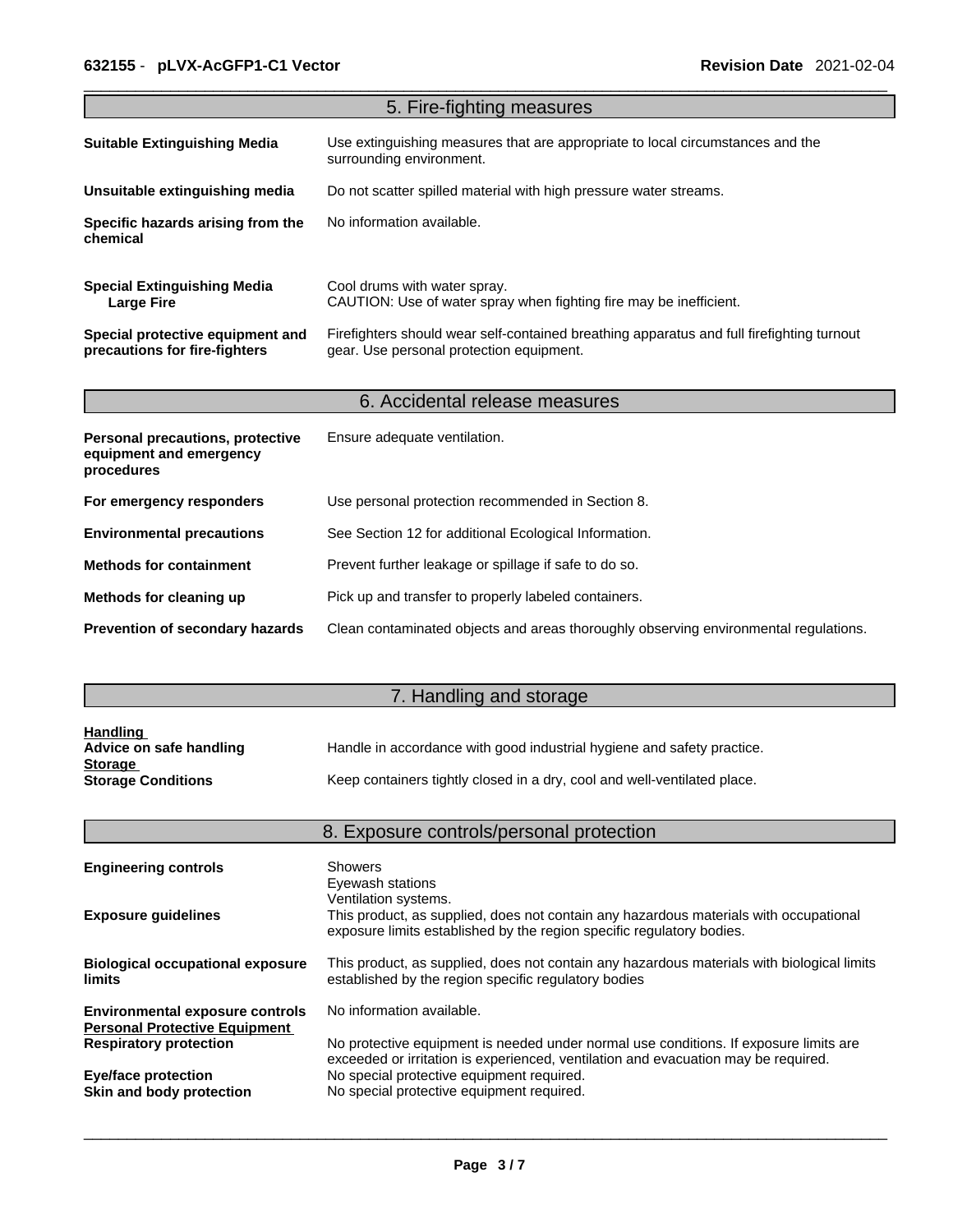# 9. Physical and chemical properties

#### **Information on basic physical and chemical properties**

| Appearance            | Clear, colorless         |
|-----------------------|--------------------------|
| <b>Physical state</b> | Liauid                   |
| Color                 | Clear                    |
| Odor                  | <b>None</b>              |
| <b>Odor Threshold</b> | No information available |

**Property Remarks • Property Remarks • Method Melting point / freezing point**  $\blacksquare$  **Melting point** No information available **Boiling point/boiling range (°C)** and the set of the set of the No information available **Flammability (solid, gas)** No information available **Upper/lower flammability or explosive limits Upper flammability limit: Lower flammability limit: Flash point** ASTM D 56 **Evaporation Rate**<br> **Autoignition temperature**<br> **Autoignition temperature**<br> **Autoignition available Autoignition temperature**<br> **Decomposition temperature** Noinformation available<br>
No information available **Decomposition temperature pH pH** *pH* **Viscosity Kinematic viscosity Notified and Server Allen available** Note that Monder available **Dynamic Viscosity No information available** No information available **Water solubility Water solubility Water solubility Water Solubility Water Solubility Water Solubility Water Solubility Water Solubility Water Solubility Water Solubility Water Solub Solubility in other solvents intervalsed notation No information available No** information available **Partition Coefficient (n-octanol/water) Vapor pressure**<br> **Vapor density**<br> **Vapor density**<br> **Vapor density Vapor density**<br> **Vapor density**<br> **Relative density**<br> **Relative density Particle characteristics Particle Size Distribution** Not applicable

#### **Other information**

**Oxidizing properties** 

**Explosive properties**<br> **Oxidizing properties**<br>
No information available

# 10. Stability and reactivity

No information available

**Relative density** No information available

**Not applicable** 

**Reactivity No information available. Chemical stability** Stable under normal conditions. **Possibility of hazardous reactions** None under normal processing. **Incompatible materials** None known based on information supplied. **Hazardous Decomposition Products** None known based on information supplied. **Explosion Data Sensitivity to static discharge** None.

**Sensitivity to mechanical impact** None.

11. Toxicological information

#### **Acute toxicity**

**Numerical measures of toxicity - Product Information** No information available

100 % of the mixture consists of ingredient(s) of unknown acute oral toxicity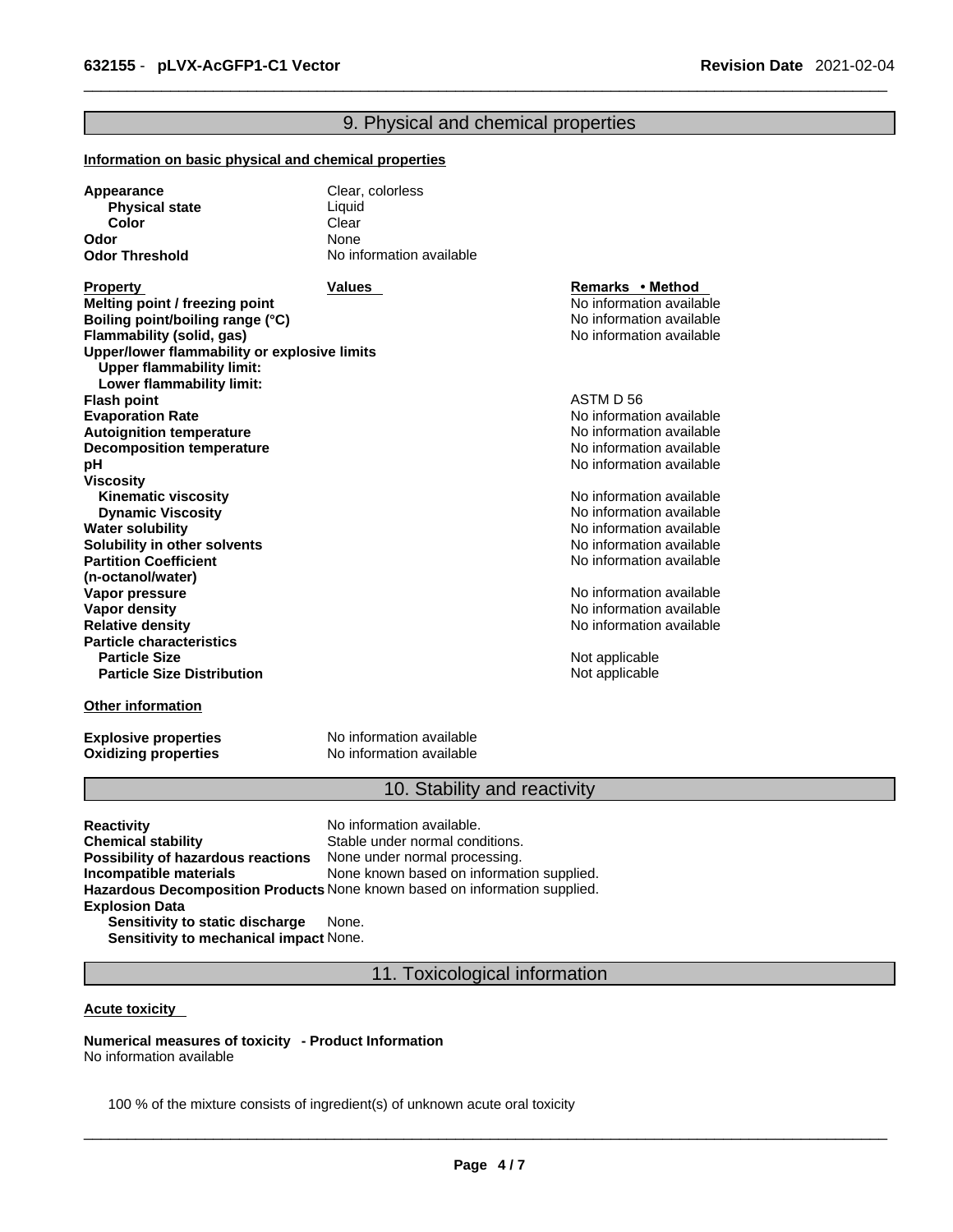100 % of the mixture consists of ingredient(s) of unknown acute dermal toxicity

100 % of the mixture consists of ingredient(s) of unknown acute inhalation toxicity (gas)

100 % of the mixture consists of ingredient(s) of unknown acute inhalation toxicity (vapor)

100 % of the mixture consists of ingredient(s) of unknown acute inhalation toxicity (dust/mist)

| <b>Symptoms</b>                   | No information available.                                                                      |
|-----------------------------------|------------------------------------------------------------------------------------------------|
| <b>Product Information</b>        |                                                                                                |
| Ingestion                         | Specific test data for the substance or mixture is not available.                              |
| <b>Inhalation</b>                 | Specific test data for the substance or mixture is not available.                              |
| <b>Skin contact</b>               | Specific test data for the substance or mixture is not available.                              |
| Eye contact                       | Specific test data for the substance or mixture is not available.                              |
| <b>Skin corrosion/irritation</b>  | Based on available data, the classification criteria are not met. Classification not possible. |
| Serious eye damage/eye irritation | Based on available data, the classification criteria are not met. Classification not possible. |
| Respiratory or skin sensitization | Classification not possible.                                                                   |
| <b>Germ cell mutagenicity</b>     | Based on available data, the classification criteria are not met. Classification not possible. |
| Carcinogenicity                   | Based on available data, the classification criteria are not met. Classification not possible. |
| <b>Reproductive toxicity</b>      | Based on available data, the classification criteria are not met. Classification not possible. |
| <b>STOT - single exposure</b>     | Based on available data, the classification criteria are not met. Classification not possible. |
| STOT - repeated exposure          | Based on available data, the classification criteria are not met. Classification not possible. |
| <b>Aspiration hazard</b>          | Based on available data, the classification criteria are not met. Classification not possible. |

|                                   | 12. Ecological information                                                                     |
|-----------------------------------|------------------------------------------------------------------------------------------------|
| <b>Ecotoxicity</b>                | Classification not possible.                                                                   |
| Percentage for unknown<br>hazards | 89 % of the mixture consists of component(s) of unknown hazards to the aquatic<br>environment. |
| Persistence and degradability     | No information available.                                                                      |
| <b>Bioaccumulation</b>            | No information available.                                                                      |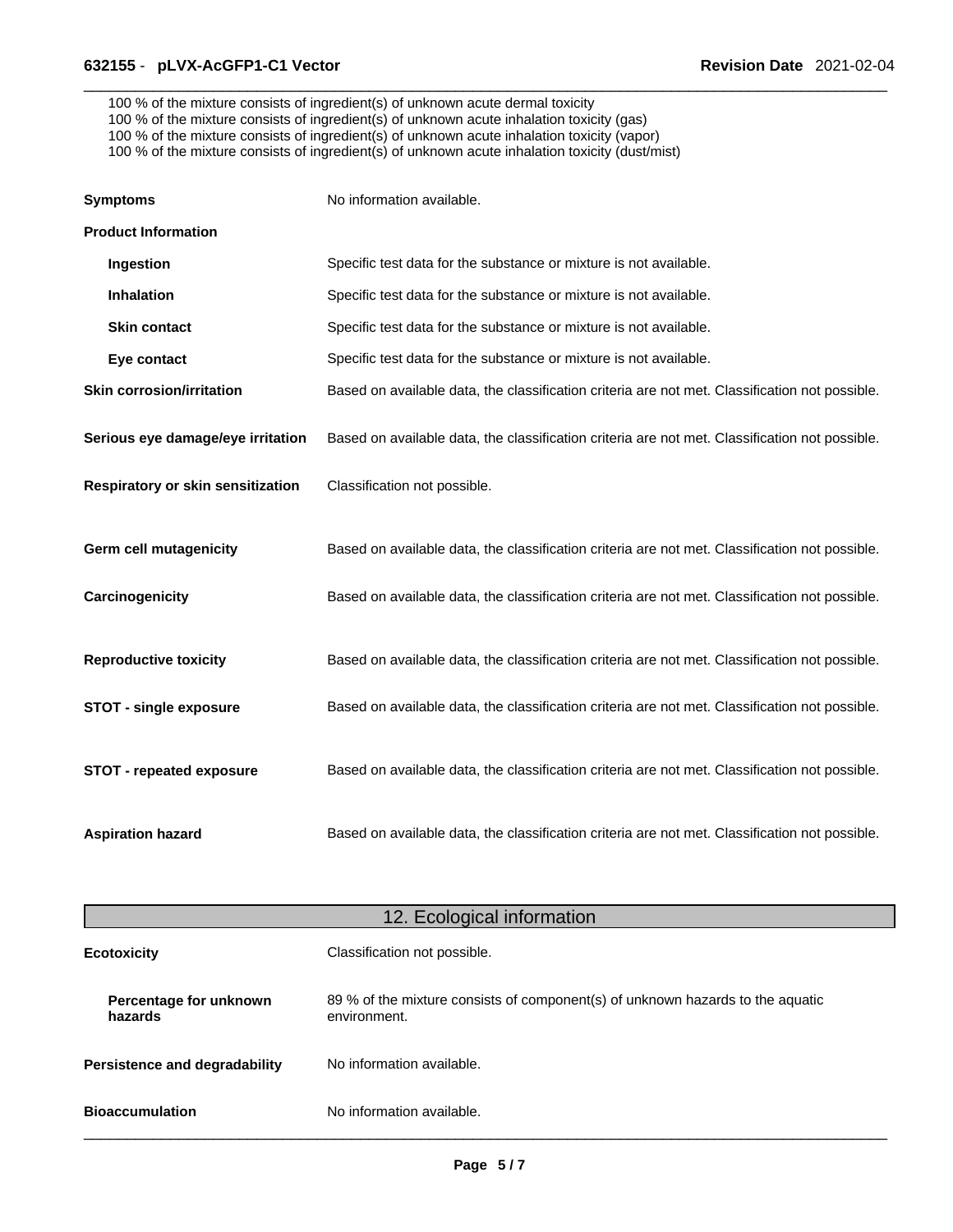| Classification not possible. Based on available data, the classification criteria are not met.<br>No information available. |
|-----------------------------------------------------------------------------------------------------------------------------|
| 13. Disposal considerations                                                                                                 |
| Dispose of in accordance with local regulations. Dispose of waste in accordance with<br>environmental legislation.          |
| Do not reuse empty containers.                                                                                              |
| 14. Transport information                                                                                                   |
| Not regulated                                                                                                               |
| Not regulated                                                                                                               |
|                                                                                                                             |

**IATA** Not regulated

**Japan Not regulated** 

# 15. Regulatory information

#### **National regulations**

**Pollutant Release and Transfer Registry (PRTR)** Not applicable

**Industrial Safety and Health Law** Not applicable **ISHL Notifiable Substances** Not applicable

**Poisonous and Deleterious Substances Control Law** Not applicable

**Fire Service Law:** Not applicable

**Act on the Evaluation of Chemical Substances and Regulation of Their Manufacture, etc. (CSCL)** Not applicable

**Act on Prevention of Marine Pollution and Maritime Disaster** Not applicable

# **International Regulations**

**The Stockholm Convention on Persistent Organic Pollutants** Not applicable

**The Rotterdam Convention** Not applicable

**International Inventories IECSC** .

#### **Legend:**

**TSCA** - United States Toxic Substances Control Act Section 8(b) Inventory **DSL/NDSL** - Canadian Domestic Substances List/Non-Domestic Substances List  **EINECS/ELINCS** - European Inventory of Existing Chemical Substances/European List of Notified Chemical Substances **ENCS** - Japan Existing and New Chemical Substances **IECSC** - China Inventory of Existing Chemical Substances **KECL** - Korean Existing and Evaluated Chemical Substances **PICCS** - Philippines Inventory of Chemicals and Chemical Substances